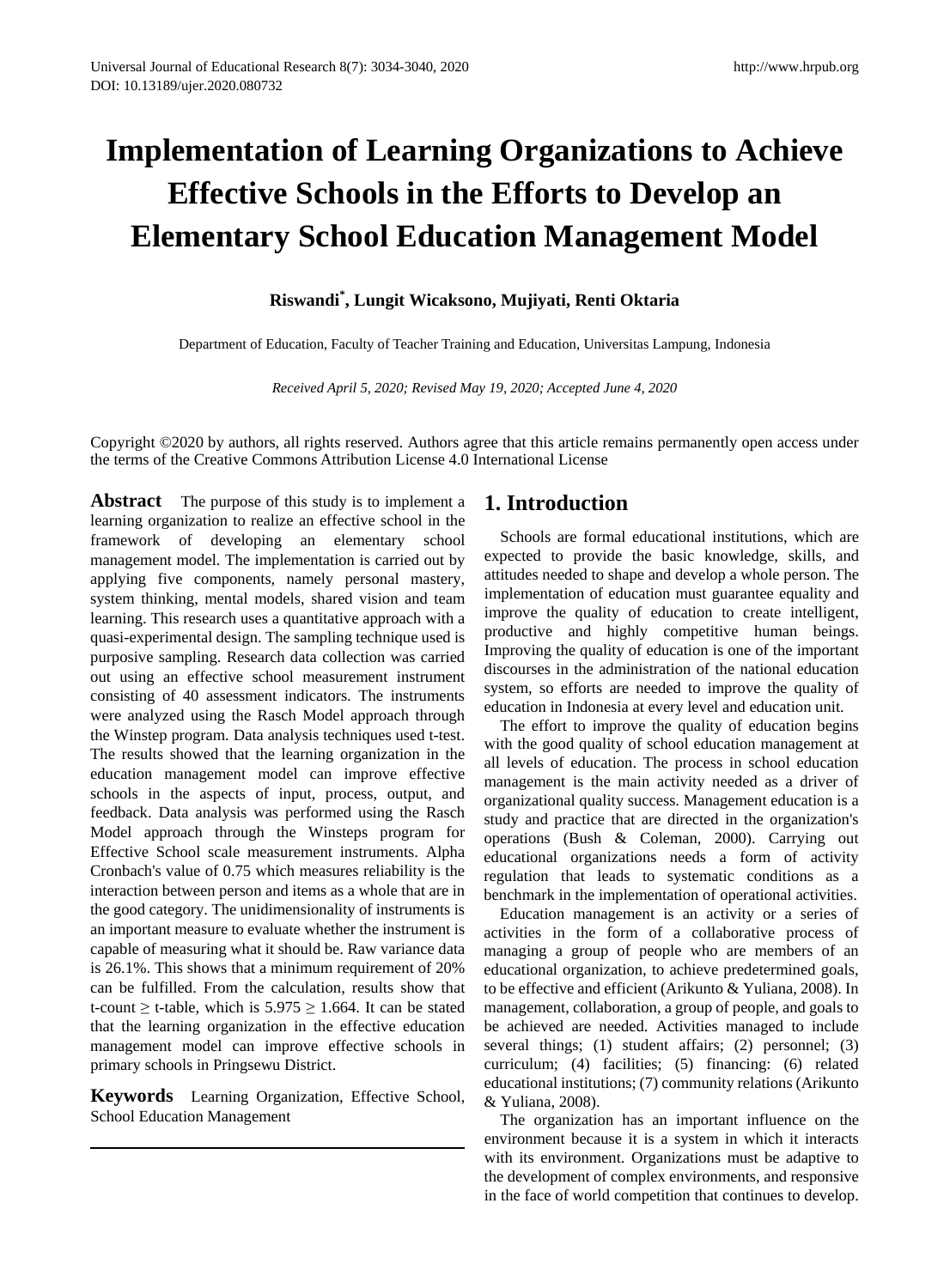Organizational ability is needed in changing knowledge with the learning process. To achieve these goals, it is necessary to have managerial skills possessed by the principal in developing a model of school education management.

One of the things that have considerable influence on the success of an organization is the leader of the organization itself. The leader is the party that directs, makes policies and often indirectly creates a culture in an organization. Therefore, high commitment is needed in building and developing strategic resources.

A learning organization is a concept in a dynamic organizational environment and is a strategy for achieving success. Learning in organizations is a shared process, where people will learn continuously in expanding their capacity to create the results they want, where people can find new patterns and broad thinking and collect common aspirations and where people are constantly learned how to study together (Senge, 1990). Organizational learning has clear general insights at all levels of the organization and the highest leaders who are responsible for ensuring the circumstances and development (Purhaghshenas & Esmatnia, 2012). Effective learning is a learning process that comes from one's desires, not because of coercion from related companies/institutions (Any, 2009).

Leadership is something a leader has to influence the attitudes and motivations of individual followers (Yukl, 2010). Criteria of the success of an organization can be seen from several things, namely; (1) The achievement of organizational goals, (2) The organization can meet and utilize all available resources to the maximum, (3) Subordinates and business partners are satisfied, (4) There is an agreement between members in the organization and various levels of what is being and will be done; (5) The organization provides services to the best interests of the community (Wahab, 2008).

The concept of a learning organization needs to be continuously implemented to improve and develop organizational performance despite environmental changes. Schein (1992) argues that to be able to survive in a very dynamic environment, organizations must maintain an internal culture that supports learning from experience.

The purpose of this research is to implement a learning organization to achieve effective schools in developing the management of elementary school education in the Pringsewu District. The results obtained are expected to be able to contribute to ways, tips and interventions to optimize learning organizations in achieving effective schools in primary school education.

## **2. Literature Review**

Learning organization is a skill and process for creating, obtaining, and transforming knowledge, as well as the distribution, translation, and delivery of information by new knowledge and ideas that can be accessed by all organizations and are relevant to the core objectives (Schermerhorn, Hunt, & Osborn, 2003). The success or success of an institution can be seen from the changes and organizational performance through learning (Rose, Kumar, & Pak, 2009). A good learning organization is an organization that can respond positively to changes, interactions, continuity, development, and complex situations.

Organizational learning is defined as changes in the organization's knowledge base that occur due to experience. Learning organization has been described as an outcome or product of organizational learning, which is complex and multidimensional in its approach. Organizational learning, can be in the form of knowledge creation, knowledge retention, and transfer of knowledge (Odor, 2018). Changes in organizations can be progressive, leading to significant, and regressive changes that arise from the organizational learning process. Organizational dynamics arise from organizational learning proposals and interactions between power relations and individual and collective emotions (Flood & Romm, 2008).

This organization is skilled at creating, obtaining and transfering knowledge, and modifying their behavior to reflect knowledge and insight (Odor, 2018). Organizational learning always faces challenges regarding empirical results due to lack of research on the definition of certain concepts and guidelines on how to apply them. The aim of learning organizations is to increase individual and collective awareness, which results in changes in themselves (Rupčic, 2018).

Here are three basic things that can facilitate a person in understanding the concept of a learning organization, namely the learning process of the organization, collective thinking related to a group of people and competencies, and a systematic environment in which every component of the organization can be connected to enable continuous learning. Learning organizations are seen as an integrative system that is implemented in the workplace and environment to support the learning process (Watkins & Marsick, 1997).

Integrative systems intended in learning organizations are learning, organization, people, knowledge, and technology. The five parts of the learning organization system need to actively support each other so that they can develop continuously and achieve further organizational success (Marquardt, 2002). To improve and expand the field of learning, four parts of the learning organization system model are needed, namely people, technology, knowledge, and organization.

Aspects of learning skills in maximizing learning organization can be achieved by referring to five key skills, namely systemic thinking (systems thinking), mental models, personal mastery, self-directed learning, and dialogue. While Senge (1995) proposes five learning skills to build learning organizations, namely systemic thinking, personal mastery, mental models, building shared vision,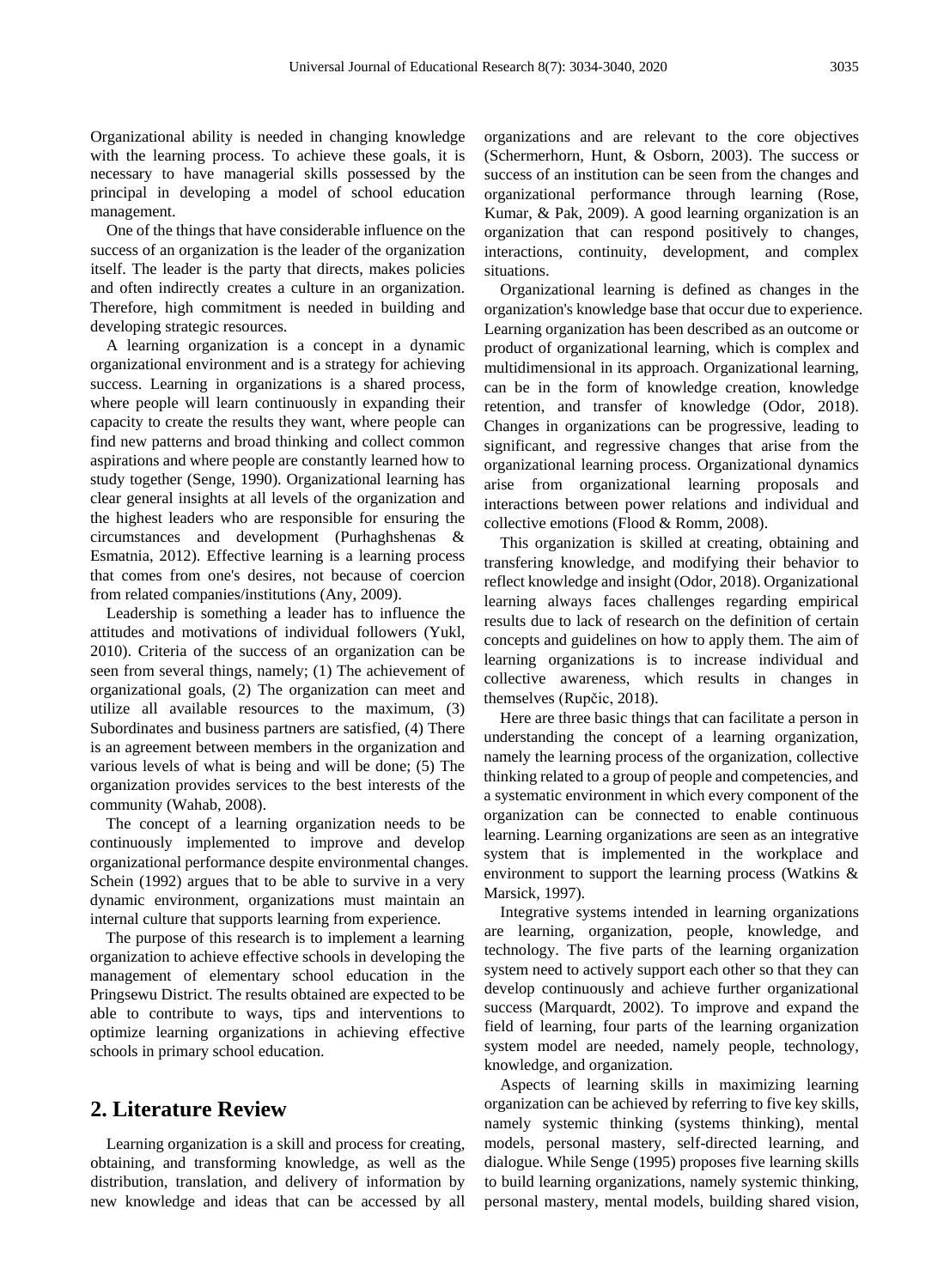and team learning.

The level of learning that is one of the main processes in a learning organization can influence teacher behavior, school culture, and school performance. There are three levels of learning, namely individual learning, group learning, and organizational learning (Marquardt, 2002). While learning is carried out using three types of significant approaches, including adaptive learning, anticipatory learning, and action learning. Although these three types of learning are different, the three complement each other.

There are components such as school principals, teachers, staff, students, and communities, who have different tasks in an organization called a school. According to Preedy (1993), what is included in the category of effective schools is the situation of schools that get support from the environment and are led by capable leaders in management and making decisions, by involving their staff. In line with this, Scheerens & Scheerens (1992) stated that effective schools were schools that have high efficiency and productivity and have strong organizations to produce quality graduates.

If in the beginning, the effectiveness of the school was seen in terms of the completeness of the facilities and infrastructure, the current school effectiveness should be more determined by how the school management was carried out. According to Riswandi (2016) to measure the effectiveness of a school can be determined and observed from three levels, namely schools, classes, and students. This indicates that an effective school is a school that can empower every important component of the school, both internal and external and has a good, transparent and accountable school management system.

School effectiveness is a very broad concept that accepts different definitions from different perceptions. Following the existing literature, the majority of past researchers about school effectiveness defines the concept from the standpoint of academic achievement as an index to be used in assessing effective schools where all students are educated regardless of their socio-economic and family affiliations (Pihie, Dahiru, & Ramli Basri, 2018). The ideas that underlie effective school theory are about significant factors in schools, such as student achievement and well-being, and also about negative relationships such as bullying behavior. Good leaders in schools make clear guidelines in accordance with effective school principles, with the hope of having a positive impact on students (Ramberg, Brolin Låftman, Fransson & Modin, 2019).

Furthermore, Scheerens & Scheerens (1992) mentions, "since school effectiveness is a casual concept, not only the type of effect but also the dimensions of the cause or means that should be considered." The school decides for the need to change and improve the school, then prepares a development plan for further implementation in such a

way as to create a situation for the school to improve continuously.

Hoy & Miskel (2005) states that things that can make schools an effective school are educational leadership, planned curriculum, clear goals, awareness of academic success, orderly atmosphere, community awareness, support and involvement of parents, school management both in the development and balance of staff work, joint planning, and direct support for schools. Whereas Lezzotte  $&$  Mckee (2002) states that there are five things related to effective schools, namely setting new missions, developing systems, using high-yield strategies, creating partnerships, and guidance from leaders.

School management empowers human resources available in schools and facilities and infrastructure efficiently. This can be used as an alternative to creating an independent school and has a high advantage. Through school management, school authority and management rest on schools and directly related stakeholders. On this basis, school management functions are more open and optimal, avoiding centralized and bureaucratic formats that can cause the loss of school management functions.

School management is based on the fact that every school, like every individual, has its uniqueness. Each school has different local characteristics, contexts, and conditions that no other school has. To optimize the education process in each school, the school needs to manage the school according to that context. To optimize the management of education in a school, unique management is needed that is adjusted to the conditions of the school, as well as students. This is by the management function, as expressed by Stoner (2006) that there are five management functions, namely planning, organizing, staffing, directing, and controlling.

## **3. Methods**

#### **3.1. Research Design**

This research uses a quantitative approach in which data processing is performed by statistical methods. This research method was conducted to obtain the significance of group differences or relationships between the variables studied. In the context of this study, the quantitative method is intended to find out the difference between before and after treatment. The type of research design used is quasi-experiment, which is a design that allows researchers to control as many variables as possible from the situation (Creswell, 2010). This Design does not control variables as fully as in actual experiments, but researchers can calculate any variables that are impossible to control, which sources of error may be present in interpreting the results of research. The quasi-experimental design used was "pretest-posttest one group design" (Muri Yusuf, 2005). This design is an experimental design conducted with a pre-test before the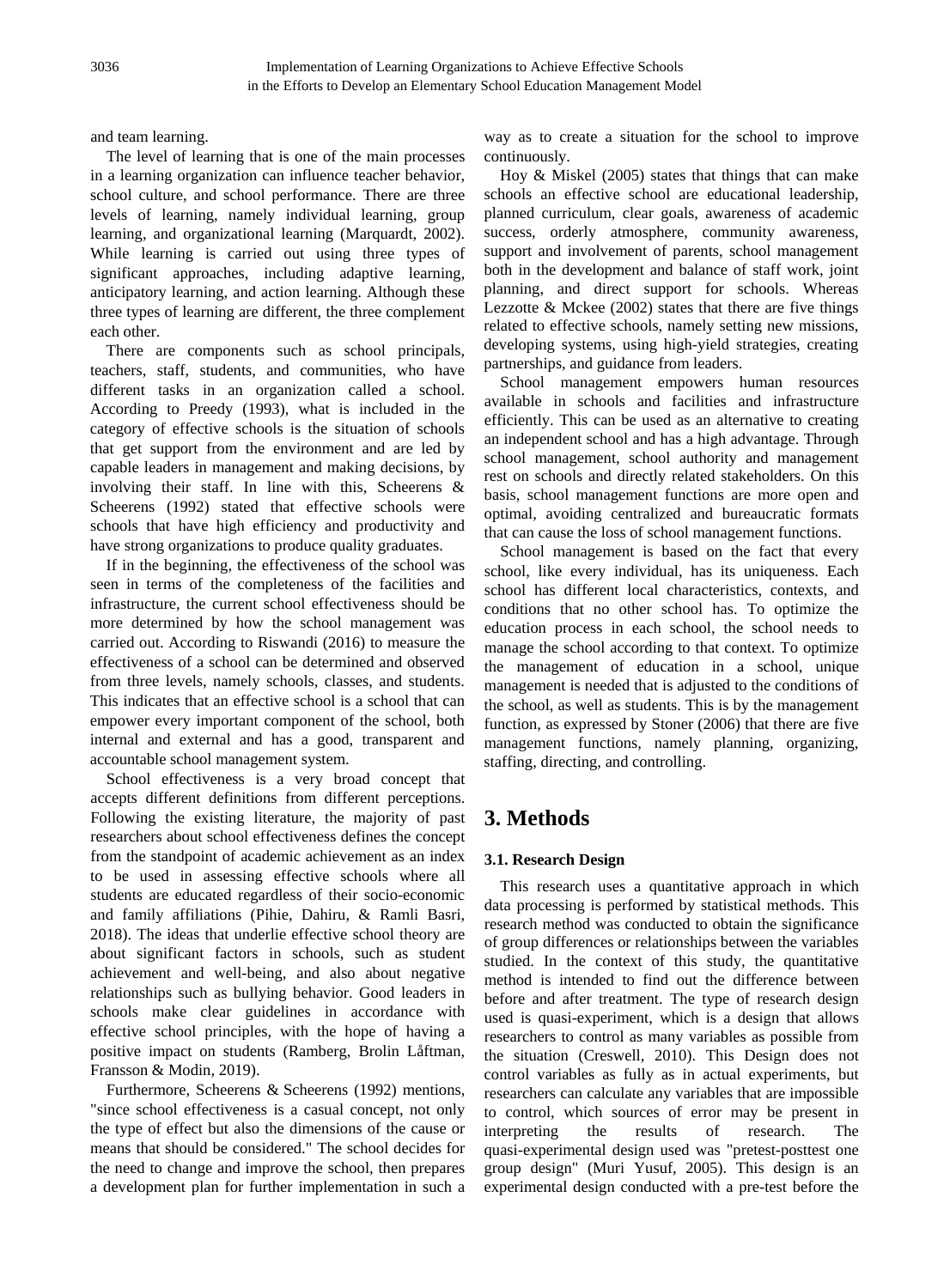treatment is given, and post-test after the treatment is given.

#### **3.2. Data Collection**

Research data collection using effective school measurement instruments. This instrument is composed of 40 assessment indicators that refer to the School as a system that has inputs, processes, outputs, and feedback (Widodo & Kadarwati, 2013). The instruments were analyzed using the Rasch Model approach through the Winsteps program. In the Rasch Model approach, analysis is done by paying attention to items, aspects of the respondent and calculating the magnitude of the correlation. According to Sumintono & Widhiarso (2014), the superiority of Rasch Model compared to classical test theory, namely the ability to predict missing data, based on individual response patterns.

#### **3.3. Subject of Study**

The study population was all elementary school teachers in Pringsewu District. The sampling technique in this study used purposive sampling. The determination of this sample is adjusted to the existence of the problem and the type of data that you want to collect. In this study, the sample of this research was 78 people.

#### **3.4. Data Analysis Technique**

The results of the research data are tested for normality and homogeneity of the data. If it meets the criteria, then the data is tested for effectiveness using an independent t-test. The technique is intended to assess the effectiveness of a treatment in changing a behavior by comparing the situation before the situation after the treatment was given.

## **4. Results**

#### **4.1. Test Reliability and Estimation Validity through Principal Component Analysis**

The analysis was carried out in three stages, namely considering the reliability of each item, the reliability of each sample, and the reliability of interactions between the sample and items on an effective school measurement instrument.

**Table 1.** Test Reliability Winsteps Program

| Estimation                                                    | Measure |
|---------------------------------------------------------------|---------|
| Items reliability                                             | 0.94    |
| Person reliability                                            | 0.71    |
| Cronbach alpha (KR-20) person raw score<br>"test" reliability | 0.75    |

Data were analyzed using the Rasch Model approach through the Winsteps program for Effective School scale measurement instruments. Data input consists of 78 people with 40 items. Alpha Cronbach's value of 0.75 which measures reliability is the interaction between person and items as a whole that are in the good category. A person's reliability value of 0.71 shows that the consistency of respondents' answers in the good category and item reliability of 0.94 indicates that the quality of the items in the category is very good.

Unidirectionally is a measure to be able to see that an effective school measurement instrument can measure what should be measured. This modeling was developed based on principal component analysis.

**Table 2.** Standardized Residual Variance in Winsteps Program

|                                       | Empirical |        | Modeled |        |
|---------------------------------------|-----------|--------|---------|--------|
| Total raw variance in<br>observations | 54.1      | 100.0% |         | 100.0% |
| Raw variance<br>explained by measures | 14.1      | 26.1%  |         | 26.1%  |
| Raw variance<br>explained by persons  | 1.7       | 3.1%   |         | 3.1%   |
| Raw Variance<br>explained by items    | 12.5      | 23.0%  |         | 23.0%  |
| Raw unexplained<br>variance (total)   | 40.0      | 73.9%  | 100.0%  | 73.9%  |

The unidimensionality of instruments is an important measure to evaluate whether the instrument is capable of measuring what it should be. Raw variance data is 26.1%. This shows that a minimum requirement of 20% can be fulfilled.

#### **4.2. Test for Normality and Homogeneity of Data**

**Table 3.** Normality of Data Before Treatment

|                                  | Kolmogorov-Smirnova |    |      |
|----------------------------------|---------------------|----|------|
|                                  | <b>Statistic</b>    | df | Sig. |
| <b>Results Before Treatments</b> | .116                | 78 | 011  |

From the results of these data stating that the value of p-value (sig.)  $< 0.05$  with a significant value of 0.011  $<$ 0.005, it is concluded that the data taken from the population in the data before the treatment is normally distributed.

**Table 4.** Normality of Data After Treatment

|                            | Kolmogorov-Smirnov <sup>a</sup> |    |      |
|----------------------------|---------------------------------|----|------|
|                            | <b>Statistic</b>                |    | Sig. |
| Results after<br>Treatment | .099                            | 78 | .057 |

Based on the results of the table data which states that the value of p-value (sig.)  $< 0.05$  with a significant value of 0.057 < 0.005, it is concluded that the data taken from the population in the data after treatment are also normally distributed.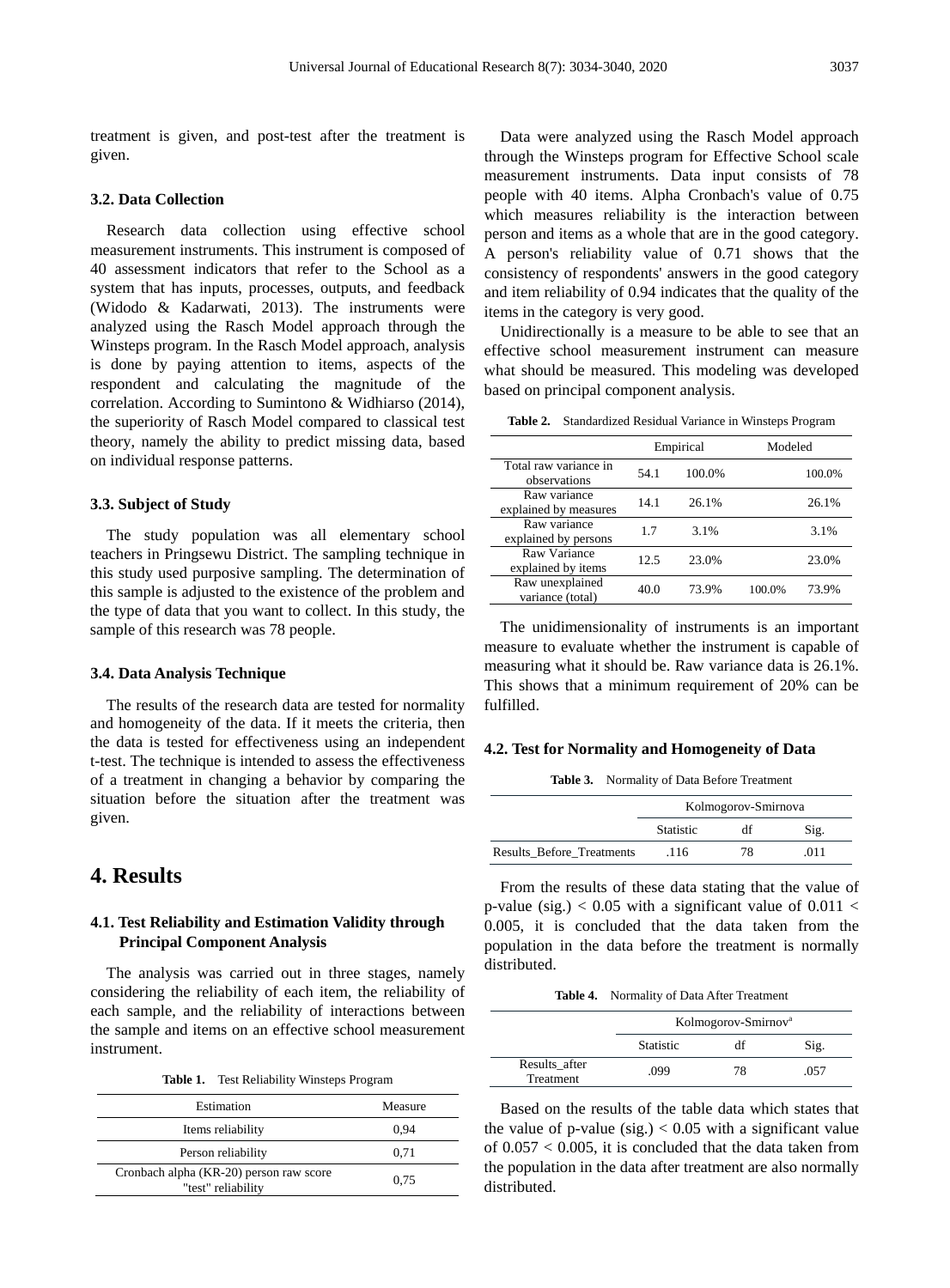|       |                                      | Levene Statistic | df1 | df2   | Sig. |
|-------|--------------------------------------|------------------|-----|-------|------|
| Score | Based on Mean                        | .252             |     | 154   | .617 |
|       | Based on Median                      | .248             |     | 154   | .619 |
|       | Based on Median and with adjusted df | .248             |     | 147.2 | .619 |
|       | Based on trimmed mean                | .235             |     | 154   | .628 |

**Table 5.** Test of Homogeneity of Variance

Based on the above data it is known that the value of sig.leven's test for equality of variance for the experimental group is 0.617 where the value of p-value (sig.)  $< 0.05$  with a significant value of 0.617  $< 0.005$ , it is concluded that the variance in each data group is homogeneous.

#### **4.3. Results of Data Analysis**

Learning organization testing to improve effective schools are done by using the t-test technique. The results of data processing are presented in the following Table 6.

**Table 6.** Test Group Differences

| $\text{Class}$ | Mean   | Std. Deviation | t-count | t-table | $Sig. (2-tailed)$ | Description |
|----------------|--------|----------------|---------|---------|-------------------|-------------|
| <b>Before</b>  | 142.06 | 13.533         | 5,975   | 1.664   | 0.000             |             |
| After          | 152.78 | 15.614         |         |         |                   | Significant |

Table 6 shows the t-count of 5.975 with the level of a sign. (2-tailed) = 0,000 with df = 77, so the t-table value = 1,664 at the significance level ( $\alpha$ = 0.05). From the calculation, results show that t-count  $\ge$  t-table, which is  $5.975 \geq 1.664$ . It can be stated that the learning organization in the effective education management model can improve effective schools in primary schools in Pringsewu District.

## **5. Discussion**

The results showed that the learning organization in the education management model can improve effective schools both in the aspects of input, process, output, and feedback aspects. This is because the learning organization in education management, which is implemented as a process of improving the quality of education in primary schools, is applied efficiently.

A good education system from an early age will determine the success of education at a higher level. Factors such as the teacher, the number of students in each class, the completeness of the curriculum of the book, the facilities, the infrastructure used and the operational management of education used to determine the quality of basic education. Educational management implies a systematic and comprehensive collaborative process to realize national education goals (Mulyasa, 2007).

Management education is defined as everything related to the management system to achieve stated goals. The quality of education in an institution will affect the effectiveness and efficiency in its application. the management level is marked by clarity in the planning,

organizing, implementing and monitoring functions. If these functions run well, the implementation of education can run smoothly. Schools that develop good education management will be able to achieve effective schools. This is confirmed by the results of research conducted by Riswandi (2016) which states that one of the efforts to create this in primary schools is to implement comprehensive school management and development plans for school work programs.

Primary school management is a process in which the principal as the administration seeks to achieve the institutional goals of the school efficiently. Primary school management is a process of activities that the principal seeks for the interests of the school.

This series of activities is carried out by the principal along with other components, and utilizes all available facilities, so the principal does not work alone. The principal always tries to assign other people to complete tasks in their school. Elementary school management is all the process of utilizing all components, both human and non-human components owned by the school to achieve goals efficiently. Primary school management aims to achieve the institutional goals of elementary schools, namely to provide students with basic abilities to develop their lives as individuals and community members and to prepare students for secondary education.

Learning organization is used as a reference in this study because these components are considered more appropriate in forming effective schools. The first aspect is that systemic thinking is a comprehensive way of thinking to understand complex circumstances by analyzing the parts of the system and connecting the elements making up the system so that a good relationship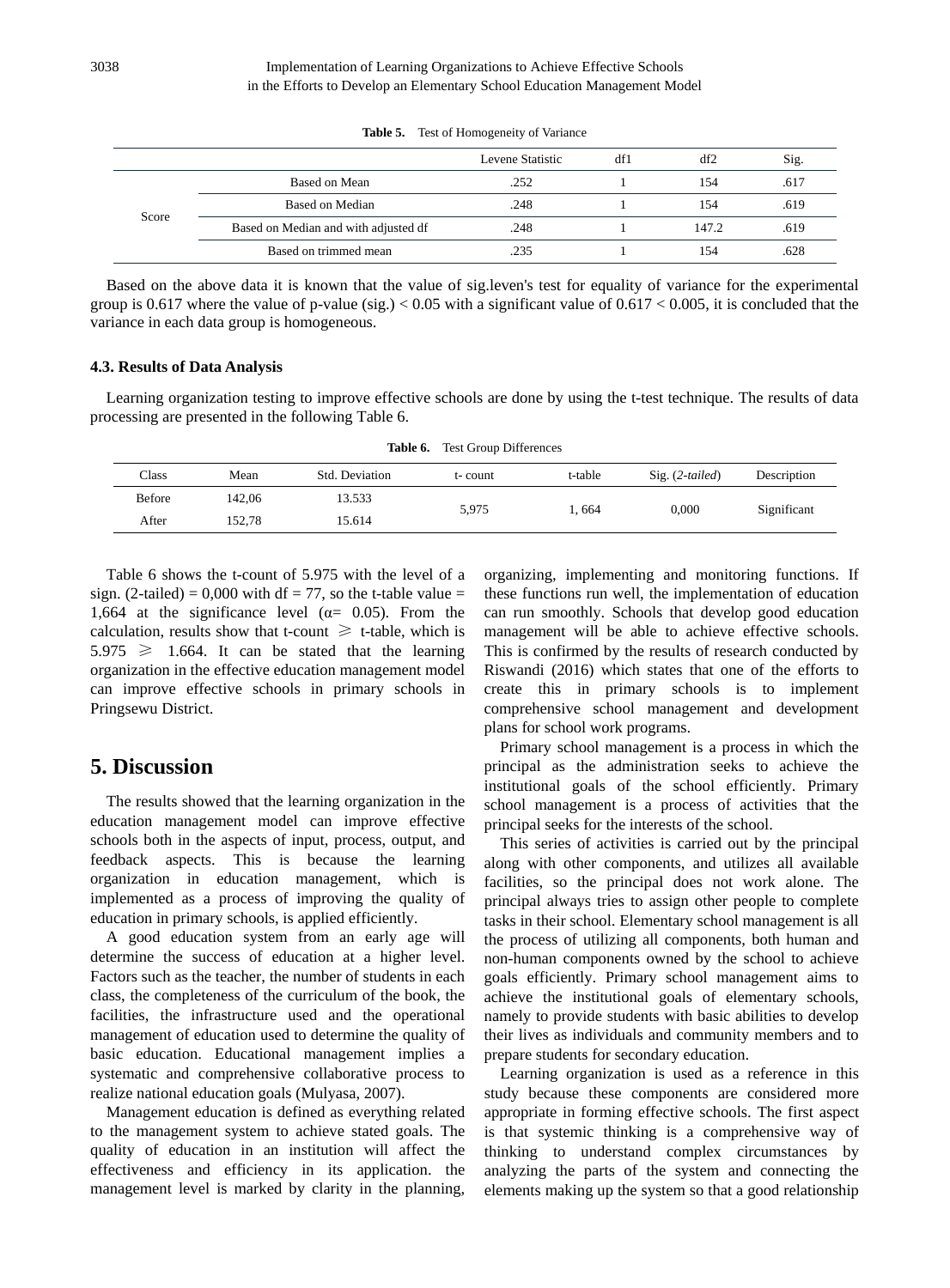pattern is formed.

About forming effective schools, learning organizations view schools as a system consisting of various interrelated components. These components include the curriculum, infrastructure, students, public relations, libraries, and laboratories (Adi, 2000). Each component is interrelated with one another so schools need to develop these components together. Systemic thinking skills can help stakeholders in schools to see how to change existing systems so that the learning process and organizational actions can be done more effectively, systematically, and holistically.

We explore learning organizations as a system, involving individuals, teams and organizations (Bui & Baruch, 2010). Analysis shows that age and years of teaching experience are related to teachers' perceptions of their school as a learning organization. In particular, older and more experienced teachers agreed that their school operates as a learning organization. This is consistent with educational research, which shows that teacher experience factors are related to their job satisfaction (Armaou, & Antoniou, 2018).

Personal mastery is a learning skill to improve the quality of stakeholders to achieve the desired results and create an organizational environment on target. The basic components to build a learning organization, among others, can clarify and deepen the energy vision of self-focus, develop patience, see reality and objectively.

Mental models are skills or thinking patterns that are reflected in attitudes, behavior, and actions. These thinking skills are continuously carried out through contemplation, clarification, and understanding of the world based on assumptions, experiences, principles, and values that are loaded with morals and ethics. Mental models affect a person's ability to understand the problems they face. Mental models can give an idea of how someone thinks so that they can explain why and how someone determines a decision or an action (Tarigan, 2016; Senge, 1995).

Building a shared vision illustrates the ability of an organization informing the commitment of its members. A shared vision is carried out by taking a picture of the future of the organization that was created together and establishing the principles of long-term activities as a guideline for its members (Sange, 1995). Meanwhile, team learning is the ability and willingness of organizational members to work as a team and think collectively and synergistically. In applying it, the role of parents is needed because the perception of parents will affect the perception of children, especially in elementary school children (Adiputra, Mujiyati, & Hendorwati, 2019).

### **6. Conclusions**

The concept of learning organization needs to be

continuously implemented to improve and develop performance despite environmental changes. This study attempts to implement a learning organization to achieve effective schools in developing management of primary school education in Pringsewu District. From the results of this study what is concluded is that the Learning organization in the model of effective education management can improve effective schools in general in the aspects of input, process, output, and feedback. Future studies are expected to be able to try to apply this method in different educational settings and larger subjects. The results obtained are expected to contribute to ways, tips and interventions to optimize learning organizations in achieving effective schools in primary school education.

#### **Acknowledgements**

The authors would like to thank the University of Lampung for funding this research.

## **REFERENCES**

- [1] Adi, W. (2000). *Strategi pembelajaran.* Yogyakarta: FIP UNY.
- [2] Adiputra, S., Mujiyati, & Hendorwati, T.Y. (2019). Perceptions of Inclusion Education by Parents of Elementary School-Aged Children in Lampung, Indonesia. *International Journal of Instruction*, 12(1), 199-212.
- [3] Any, Noor. (2009). *Management Event.* Bandung: Alfabeta.
- [4] Arikunto, S., & Yuliana, L. (2008). *Manajemen pendidikan*. Yogyakarta: Aditya Media.
- [5] Armaou, M., & Antoniou, A. S. (2018). Secondary School Teachers' Perceptions of Job Resources in Learning Organizations. *Multilingual Academic Journal of Education and Social Sciences*, 6(1), 4-20.
- [6] Bui, H. & Baruch, Y. (2010), "Creating learning organizations: a systems perspective", *The Learning Organization*, Vol. 17 No. 3, pp. 208-227.
- [7] Bush & Coleman. (2000). *Leadership and Strategic Management in Education*. Houston: SAGE.
- [8] Creswell, John W. (2010). *Research Design, Pendekatan Kualitatif, Kuantitatif dan Mixed.* Penerjemah. Ahmad fawaid. Yogyakarta: Pustaka Pelajar.
- [9] Hoy, W., & Miskel, C. (2005). *Education administration: Theroy, research, and practice (7th ed.).* New York: McGraw-Hill.
- [10] Lezotte, L. W., & Mckee, K. M. (2002). *Assembly required: A continuous school improvement system.* Effective Schools Products.
- [11] Marquardt, M. J. (2002). *Building the learning organization: Mastering the 5 elements for corporate learning*. Palo Alto,